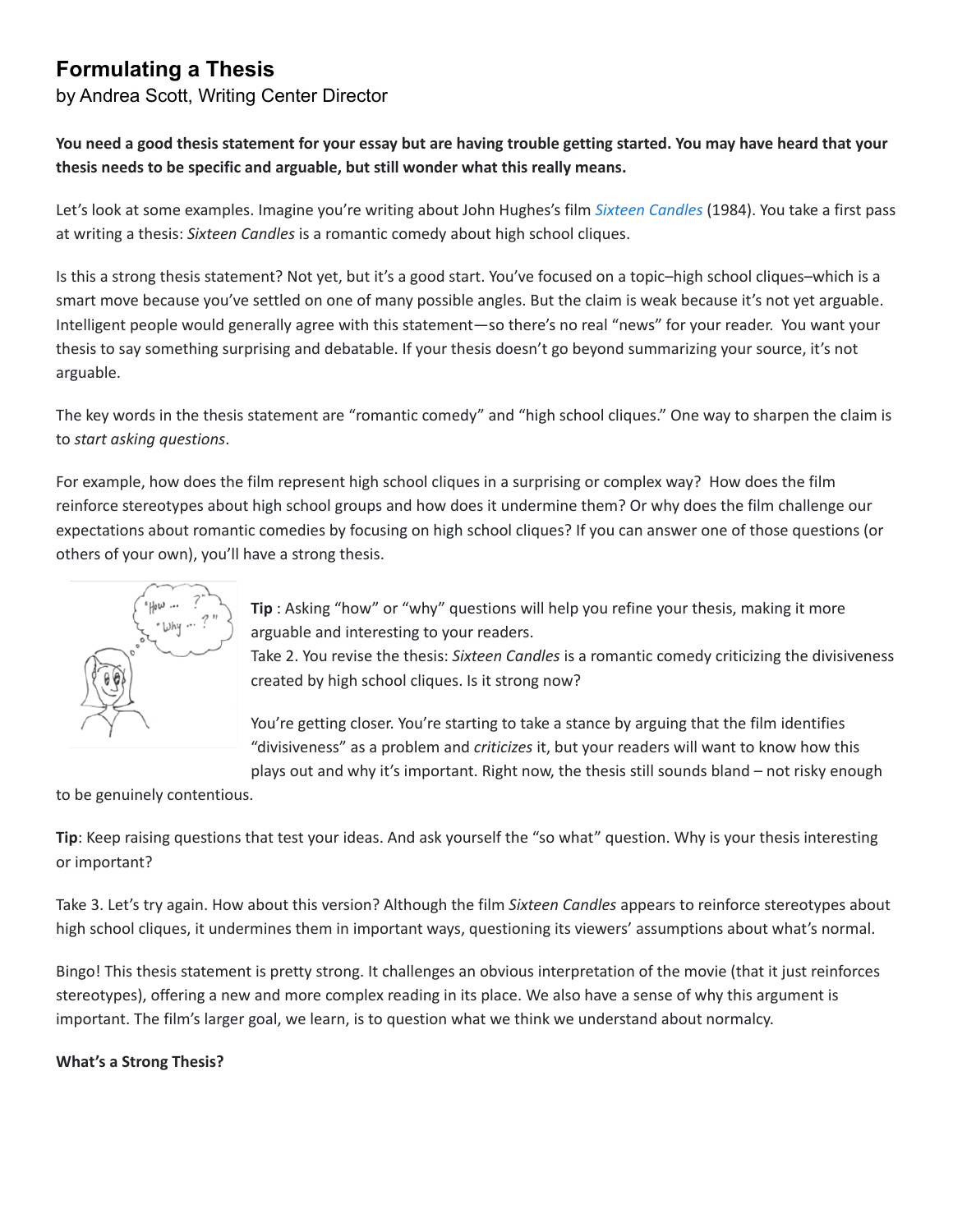

As we've just seen, a strong thesis statement crystallizes your paper's argument and, most importantly, *argues a debatable point*.

This means two things. It goes beyond merely summarizing or describing to stake out an interpretation or position that's not obvious, and others could challenge for good reasons. It's also arguable in the literal sense that it can be *argued*, or supported through a thoughtful analysis of your sources. If your argument lacks evidence, readers will think your thesis statement is an opinion or belief as opposed to an argument.

#### **Exercises for Drafting an Arguable Thesis**

A good thesis will be *focused* on your object of study (as opposed to making a big claim about the world) and will introduce the *key words* guiding your analysis.

To get started, you might experiment with some of these "mad libs." They're thinking exercises that will help propel you toward an arguable thesis.

| By examining                            | [topic/approach], we can see | [thesis-the claim that's |
|-----------------------------------------|------------------------------|--------------------------|
| surprising], which is important because |                              |                          |

Example:

"By examining *Sixteen Candles* through the lens of Georg Simmel's writings on fashion, we can see that the protagonist's interest in fashion as an expression of her conflicted desire to be seen as both unique and accepted by the group. This is important because the film offers its viewers a glimpse into the ambivalent yearnings of middle class youth in the 1980s.

Although readers might assume **Example 2** [the commonplace idea you're challenging], I argue that  $\Box$  [your surprising claim].

Example:

Although viewers might assume the romantic comedy *Sixteen Candles* is merely entertaining, I believe its message is political. The film uses the romance between Samantha, a middle-class sophomore, and Jake, an affluent senior, to reinforce the fantasy that anyone can become wealthy and successful with enough cunning and persistence.

#### **Still Having Trouble? Let's Back Up…**



It helps to understand why readers value the arguable thesis. What larger purpose does it serve? Your readers will bring a set of expectations to your essay. The better you can anticipate the expectations of your readers, the better you'll be able to persuade them to entertain seeing things your way.

Academic readers (and readers more generally) read to learn something new. They want to see the writer challenge commonplaces—either everyday assumptions about your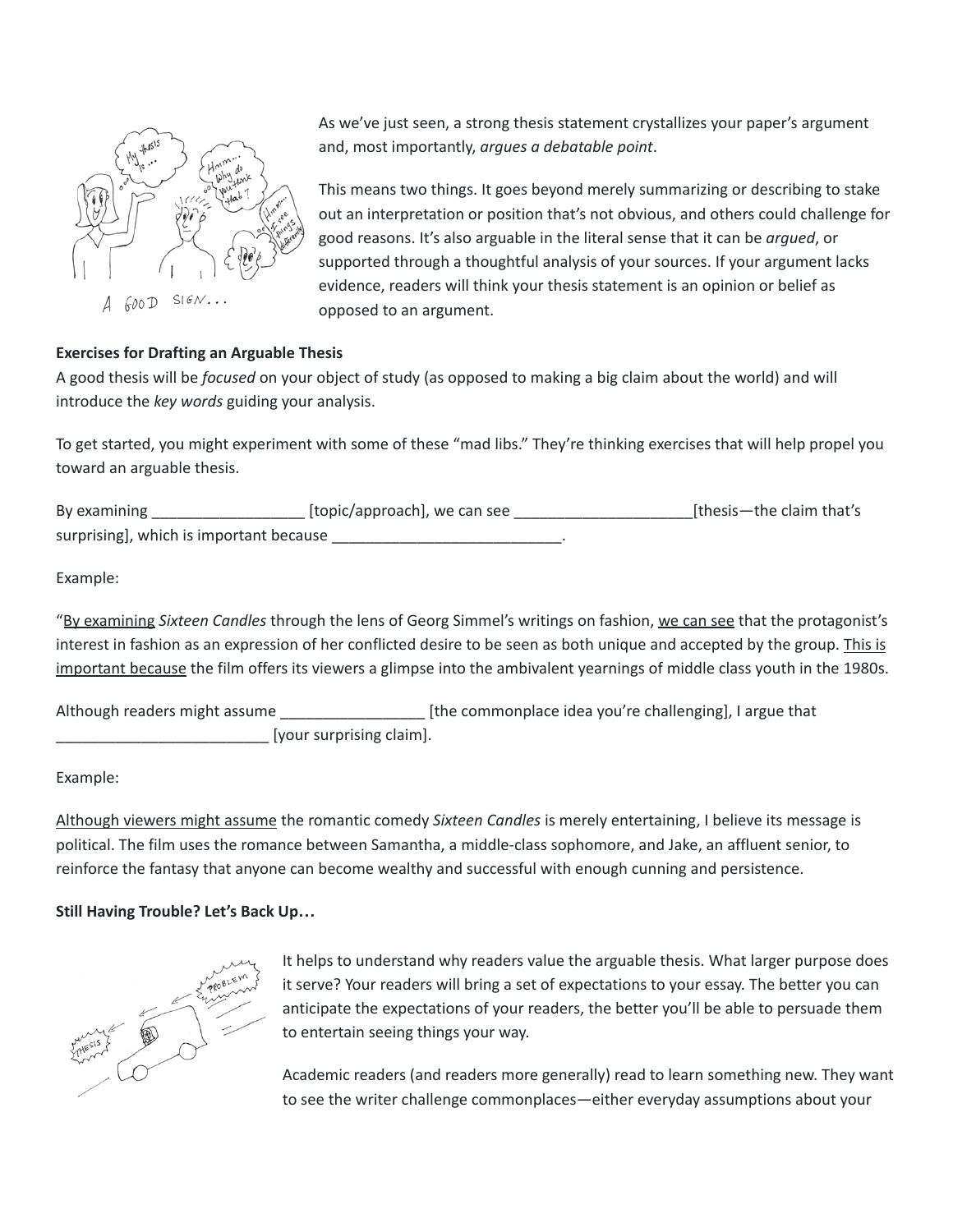object of study or truisms in the scholarly literature. In other words, academic readers want to be surprised so that their thinking shifts or at least becomes more complex by the time they finish reading your essay. Good essays problematize what we think we know and offer an alternative explanation in its place. They leave their reader with a fresh perspective on a problem.

We all bring important past experiences and beliefs to our interpretations of texts, objects, and problems. You can harness these observational powers to engage critically with what you are studying. The key is to be alert to what strikes you as strange, problematic, paradoxical, or puzzling about your object of study. If you can articulate this and a claim in response, you're well on your way to formulating an arguable thesis in your introduction.

#### **How do I set up a "problem" and an arguable thesis in response?**



All good writing has a purpose or motive for existing. Your thesis is your surprising response to this problem or motive. This is why it seldom makes sense to start a writing project by articulating the thesis. The first step is to articulate the question or problem your paper addresses.

Here are some possible ways to introduce a conceptual problem in your paper's introduction.

**1. Challenge a commonplace interpretation** (or your own first impressions).



How are readers likely to interpret this source or issue? What might intelligent readers think at first glance? (Or, if you've been given secondary sources or have been asked to conduct research to locate secondary sources, what do other writers or scholars assume is true or important about your primary source or issue?)

What does this commonplace interpretation leave out, overlook, or under-emphasize?

#### **2. Help your reader see the complexity of your topic.**

Identify and describe for your reader a paradox, puzzle, or contradiction in your primary source(s).

What larger questions does this paradox or contradiction raise for you and your readers?



#### **3. If your assignment asks you to do research, piggyback off another scholar's research.**

Summarize for your reader another scholar's argument about your topic, primary source, or case study and tell your reader why this claim is interesting.